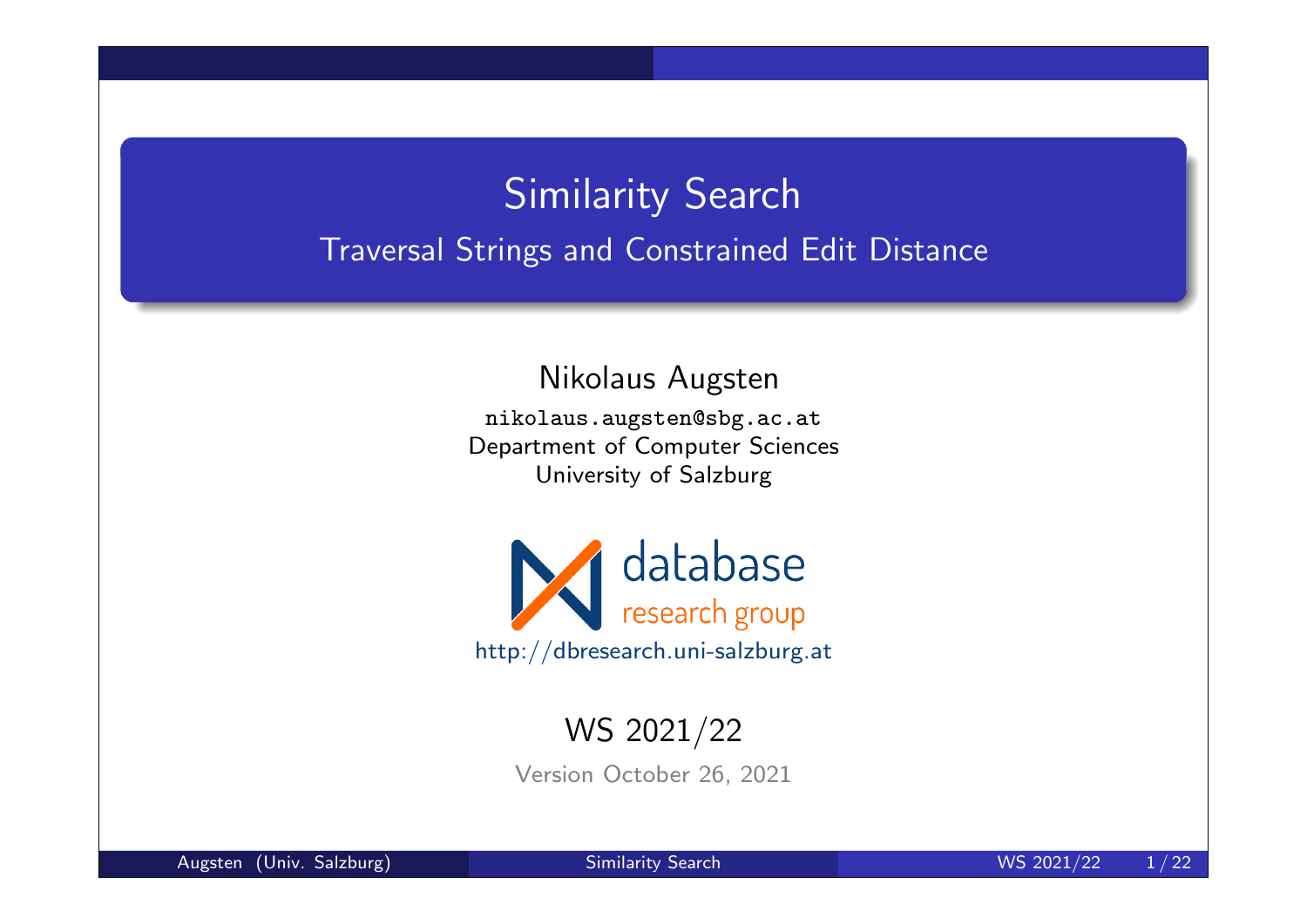## **Outline**

#### 1 Search Space Reduction for the Tree Edit Distance

- **Similarity Join and Search Space Reduction**
- Lower Bound: Traversal Strings
- Upper Bound: Constrained Edit Distance

### 2 Conclusion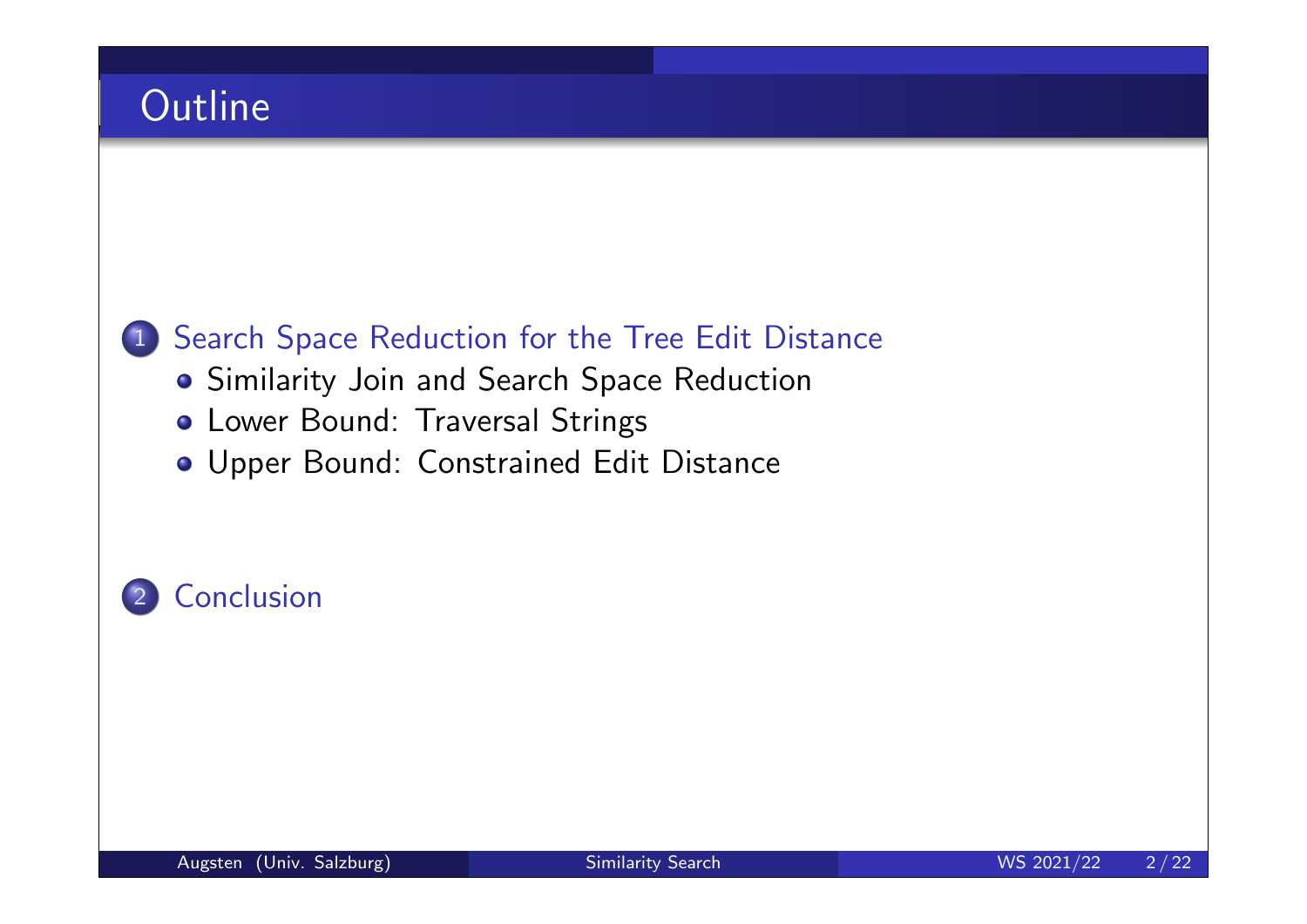## **Outline**

#### 1 Search Space Reduction for the Tree Edit Distance

#### **•** Similarity Join and Search Space Reduction

- **Lower Bound: Traversal Strings**
- Upper Bound: Constrained Edit Distance

### **Conclusion**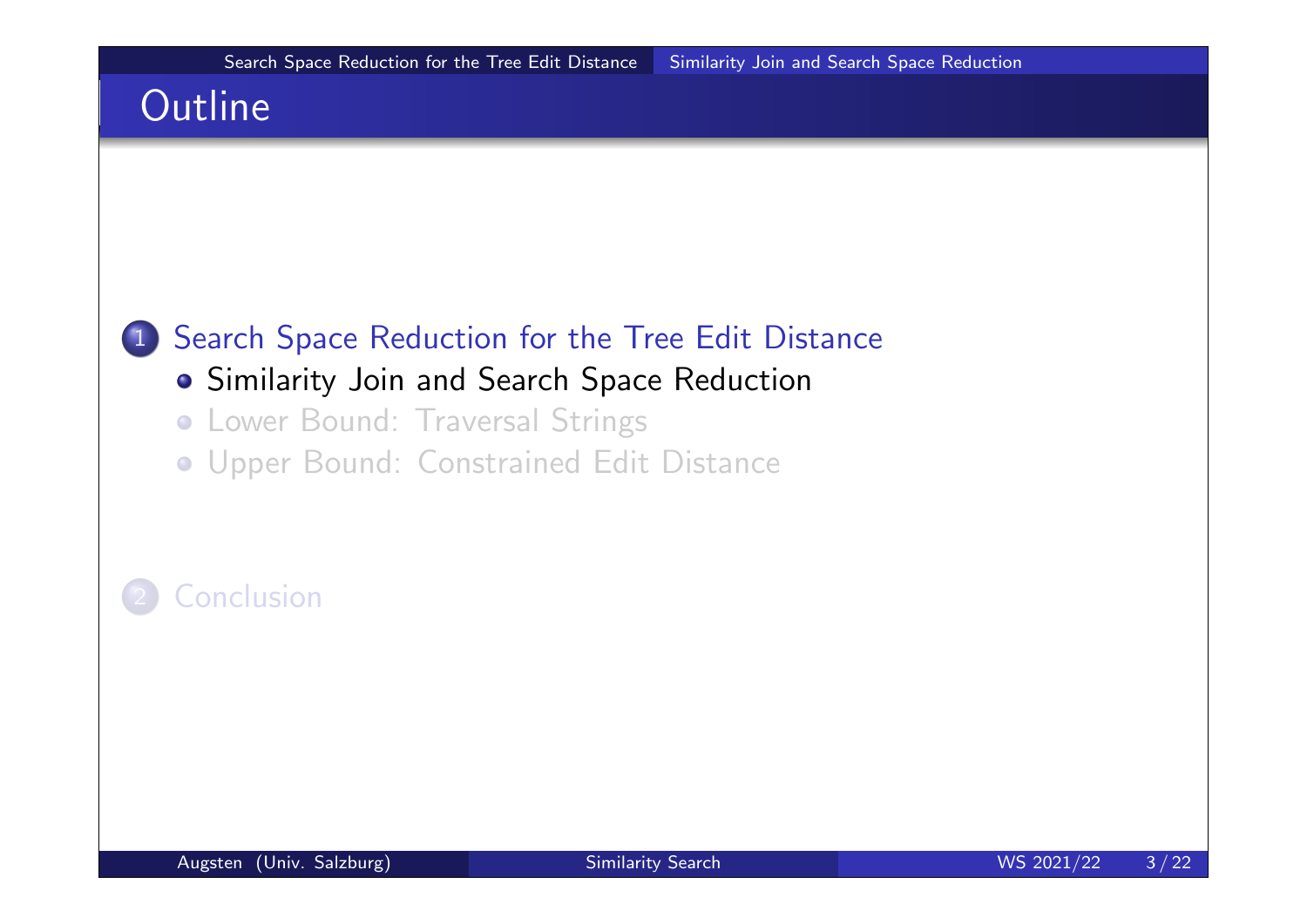Search Space Reduction for the Tree Edit Distance Similarity Join and Search Space Reduction

## Definition: Similarity Join

#### Definition (Similarity Join)

Given two sets of trees,  $S_1$  and  $S_2$ , and a distance threshold  $\tau$ , let  $\delta_t(\mathsf{T}_i,\mathsf{T}_j)$  be a function that assesses the edit distance between two trees  $\textsf{T}_i\in\mathcal{S}_1$  and  $\textsf{T}_j\in\mathcal{S}_2.$  The similarity join operation between two sets of trees reports in the output all pairs of trees  $(\mathsf{T}_i,\mathsf{T}_j)\in \mathcal{S}_1\times \mathcal{S}_2$  such that  $\delta_t(\mathsf{T}_i,\mathsf{T}_j) \leq \tau.$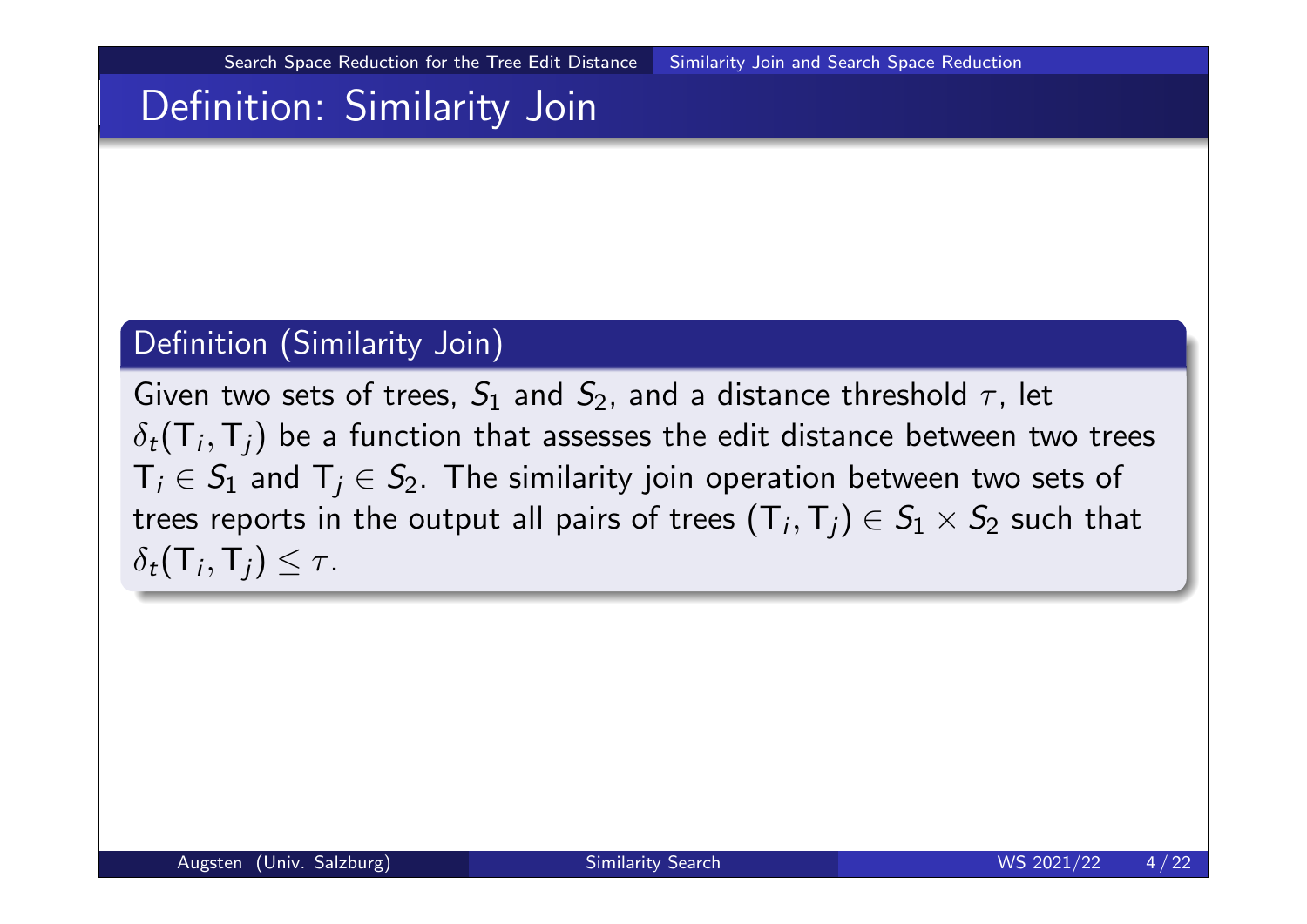## Similarity Join Algorithm with Upper and Lower Bounds

### $\mathsf{simJoin}( \mathcal{S}_1, \mathcal{S}_2)$

```
for each \mathsf{T}_i \in \mathcal{S}_1 do
for each \mathsf{T}_j\in S_2 do
        if upper\mathsf{Bound}(\mathsf{T}_i, \mathsf{T}_j) \leq \tau then
             \mathsf{output}(\mathsf{T}_i, \mathsf{T}_j)else if lowerBound({\mathsf T}_i,{\mathsf T}_j)>\tau then
             \frac{4}{3} do nothing \frac{4}{3}else if \delta_t(\mathsf{T}_i,\mathsf{T}_j) \leq \tau then
              \mathsf{output}(\mathsf{T}_i, \mathsf{T}_j)
```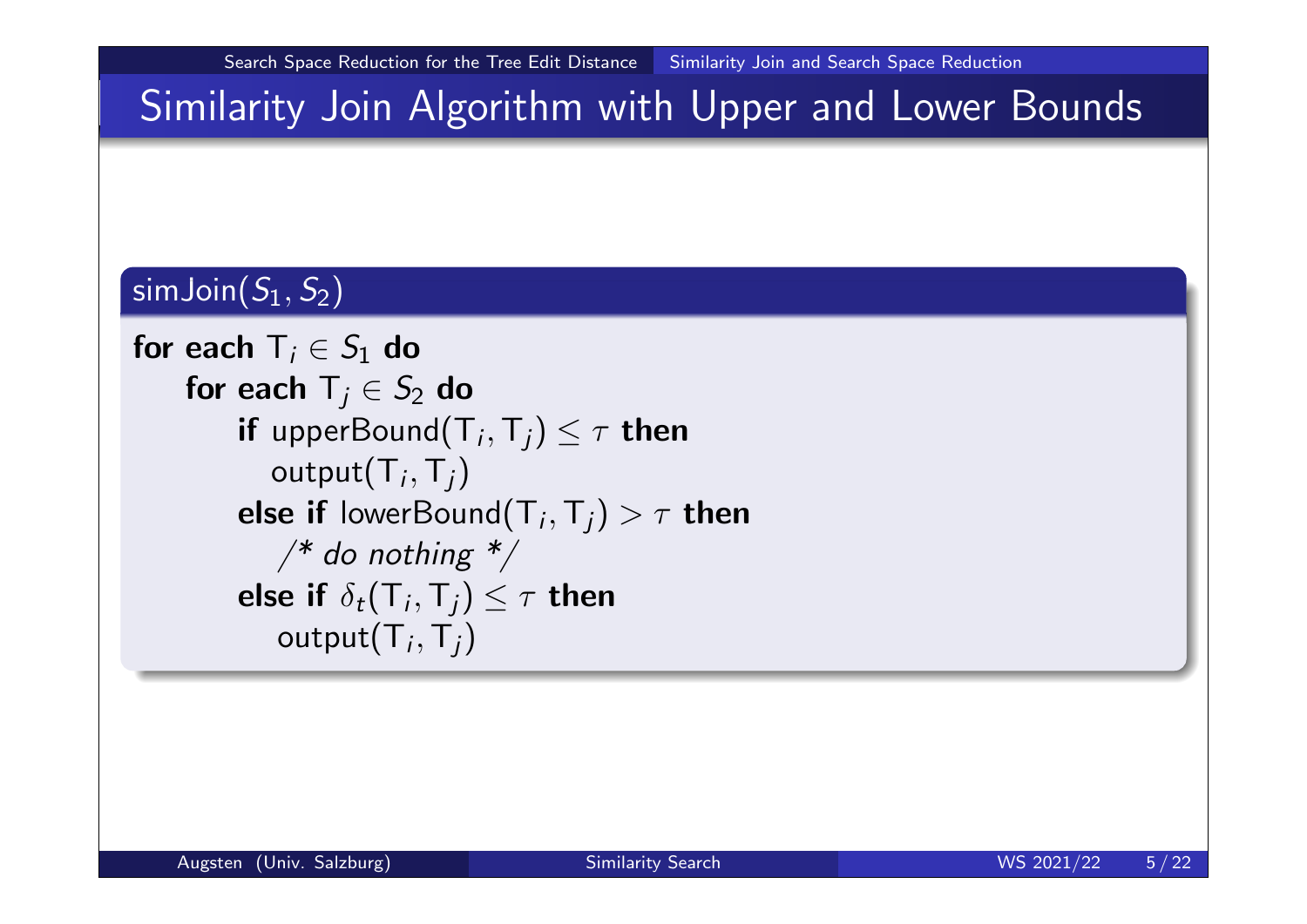## **Outline**

#### 1 Search Space Reduction for the Tree Edit Distance

- Similarity Join and Search Space Reduction
- Lower Bound: Traversal Strings
- Upper Bound: Constrained Edit Distance

#### **Conclusion**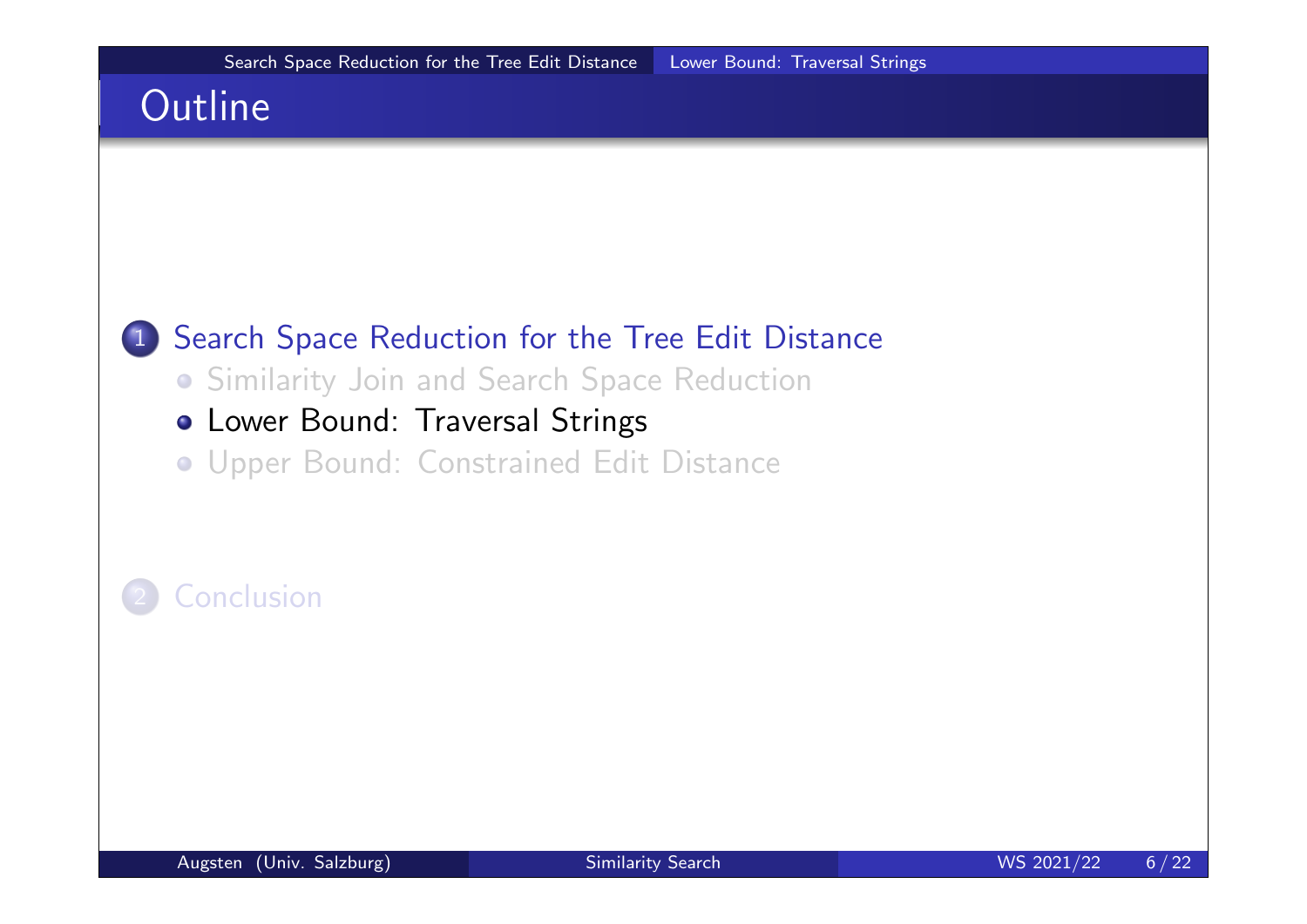## Preorder and Postorder Traversal Strings

**•** Each node label is a single character of an alphabet  $\Sigma$ .

#### **o** Traversal Strings:

- $pre(T)$  is the string of T's node labels in preorder
- $post(T)$  is the string of T's node labels in postorder

#### Lemma (Tree Inequality)

Let pre $\left(T_{1}\right)$  and pre $\left(T_{2}\right)$  be the preorder strings, and post $\left(T_{1}\right)$  and  $post(\mathsf{T}_2)$  be the postorder strings of two trees  $\mathsf{T}_1$  and  $\mathsf{T}_2$ , respectively. Then

$$
\textit{pre}(T_1) \neq \textit{pre}(T_2) \textit{ or } \textit{post}(T_1) \neq \textit{post}(T_2) \Rightarrow T_1 \neq T_2
$$

#### Proof.

The inversion of the argument is obviously true:

$$
\mathsf{T}_1=\mathsf{T}_2 \Rightarrow \mathit{pre}(\mathsf{T}_1)=\mathit{pre}(\mathsf{T}_2) \text{ and } \mathit{post}(\mathsf{T}_1)=\mathit{post}(\mathsf{T}_2)
$$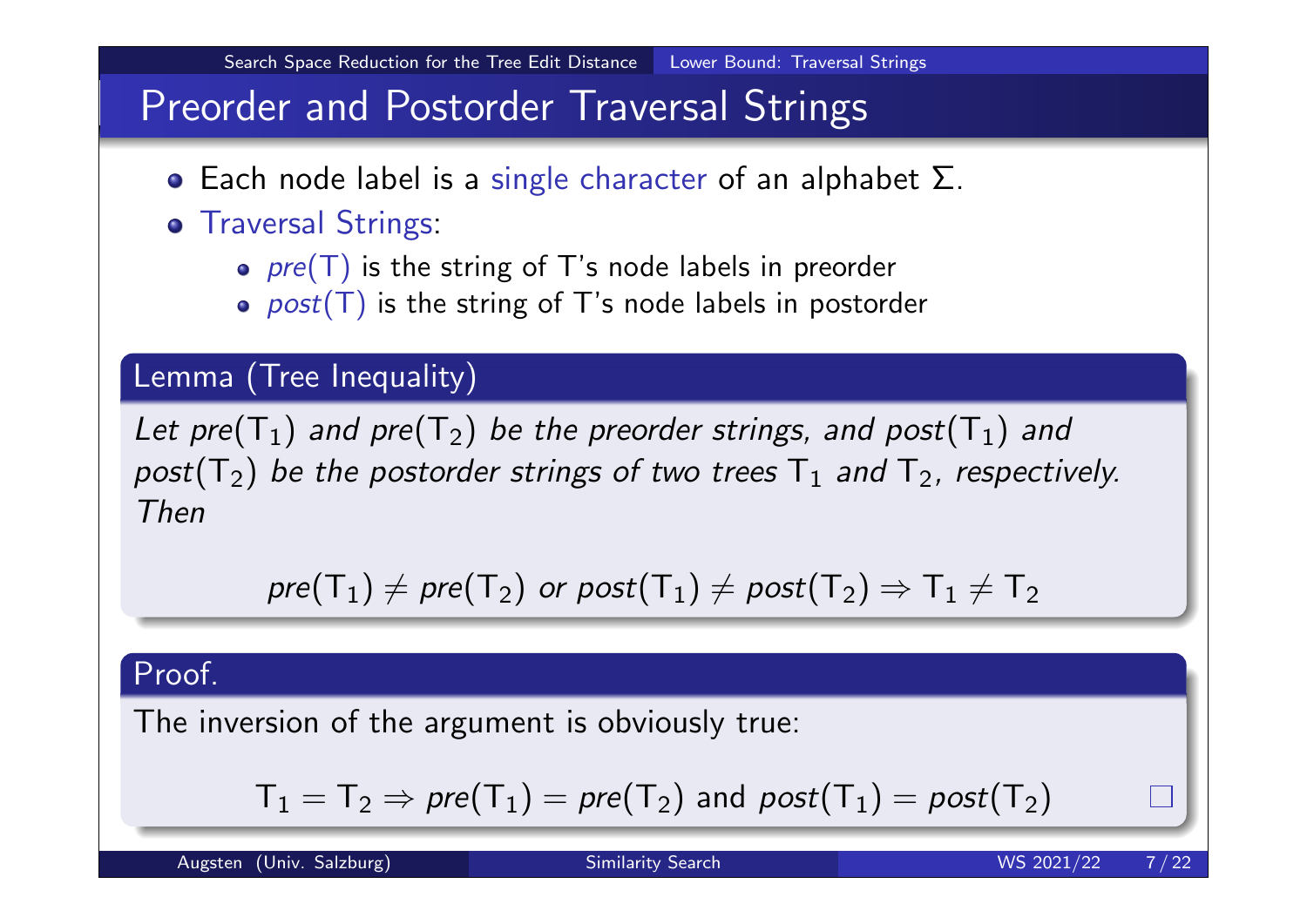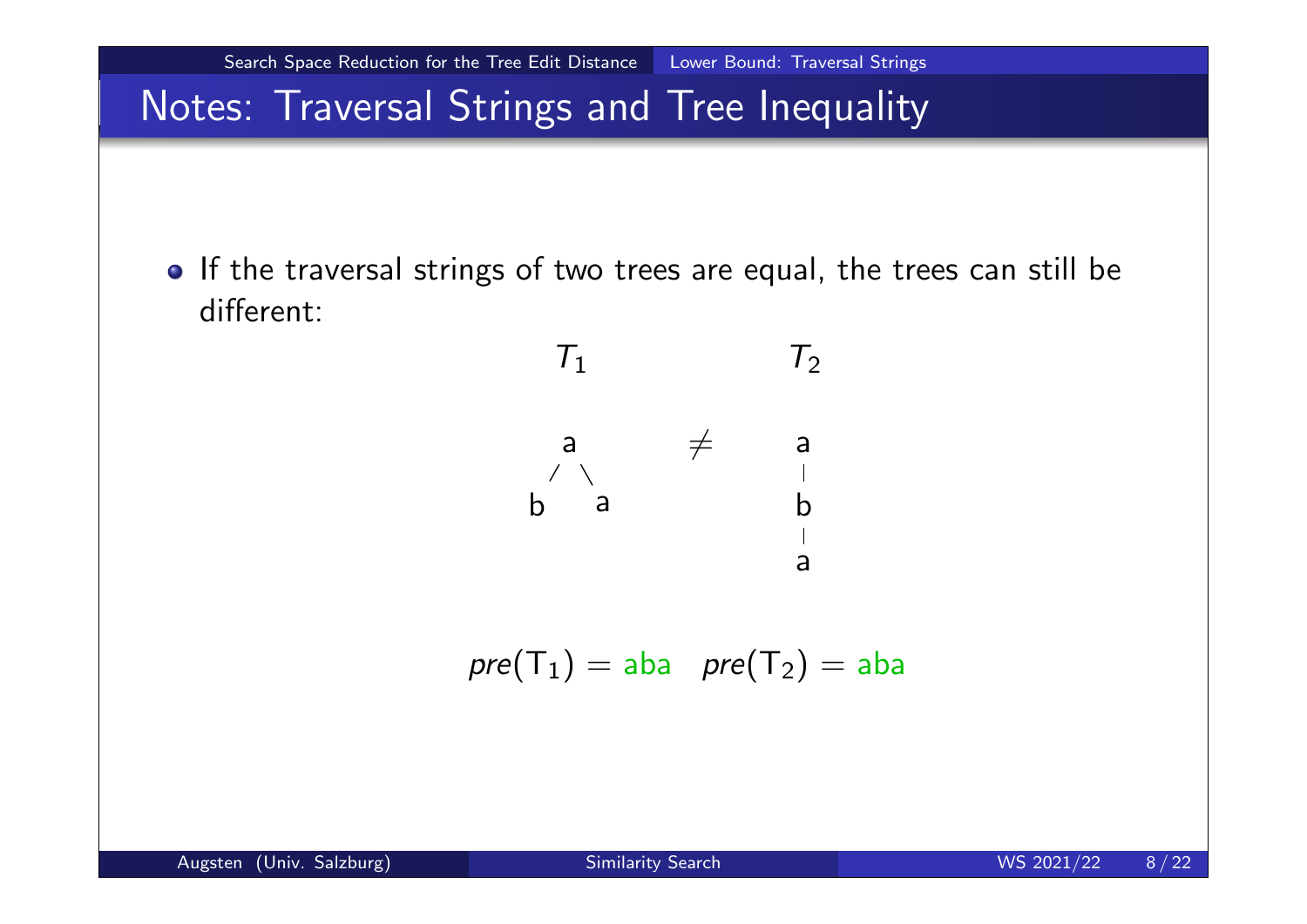## Lower Bound

#### Theorem (Lower Bound)

If the trees are at tree edit distance k, then the string edit distance between their preorder and postorder traversals is at most k.

#### Proof.

Tree operations map to string operations (illustration on next slide):

Insertion  $(\mathsf{ins}(v, p, k, m))$ : Let  $t_1 \ldots t_f$  be the subtrees rooted in the children of p. Then the preorder traversal of the subtree rooted in p is  $p \, \mathit{pre}(t_1) \ldots \mathit{pre}(t_{k-1}) \mathit{pre}(t_k) \ldots \mathit{pre}(t_{k+m-1}) \mathit{pre}(t_{k+m}) \ldots \mathit{pre}(t_f).$ 

Inserting v moves the subtrees  $k$  to  $m$ :

 $\mathsf{ppre}(t_1)\ldots \mathsf{pre}(t_{k-1}) \lor \mathsf{pre}(t_k)\ldots \mathsf{pre}(t_{k+m-1}) \mathsf{pre}(t_{k+m})\ldots \mathsf{pre}(t_\mathsf{f}).$ The string distance is 1. Analog rationale for postorder.

- Deletion: Inverse of insertion.
- o Rename: With node rename a single string character is renamed.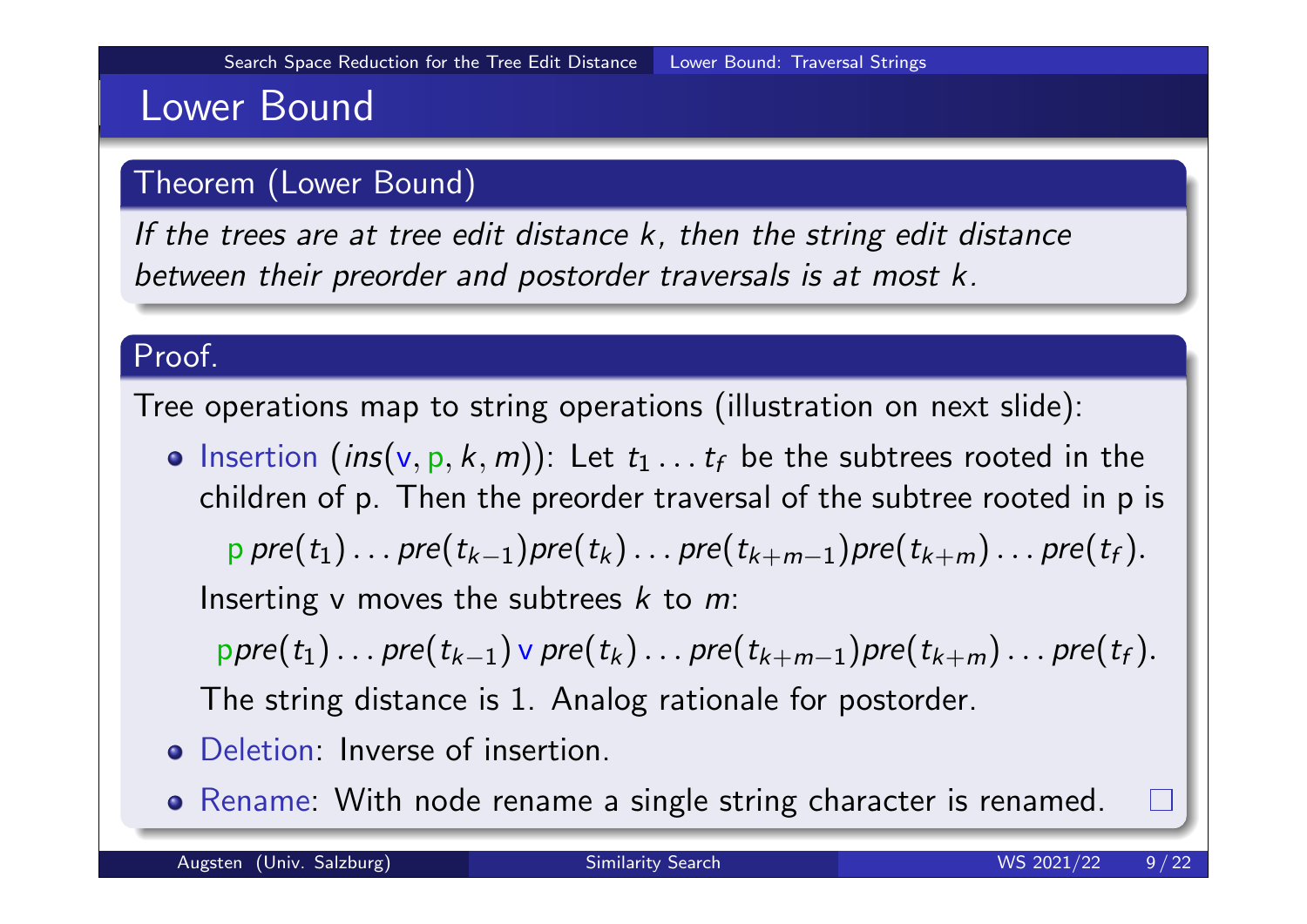

### Illustration for the Lower Bound Proof (Preorder)





 $p \ pre(t_1) \ldots pre(t_{k-1})$  $pre(t_k)$ ... $pre(t_{k+m-1})$  $\mathop{pre}(\mathsf{t}_{k+m})_{\cdots}$  pre $(\mathsf{t}_{f})$ 

 $p \ pre(t_1) \dots pre(t_{k-1})$  ${\sf v}\,$  pre $({\sf t}_k)_{\cdots}$  pre $({\sf t}_{k+m-1})$  $\mathop{pre}(\mathsf{t}_{k+m})_{\cdots}$  pre $(\mathsf{t}_{f})$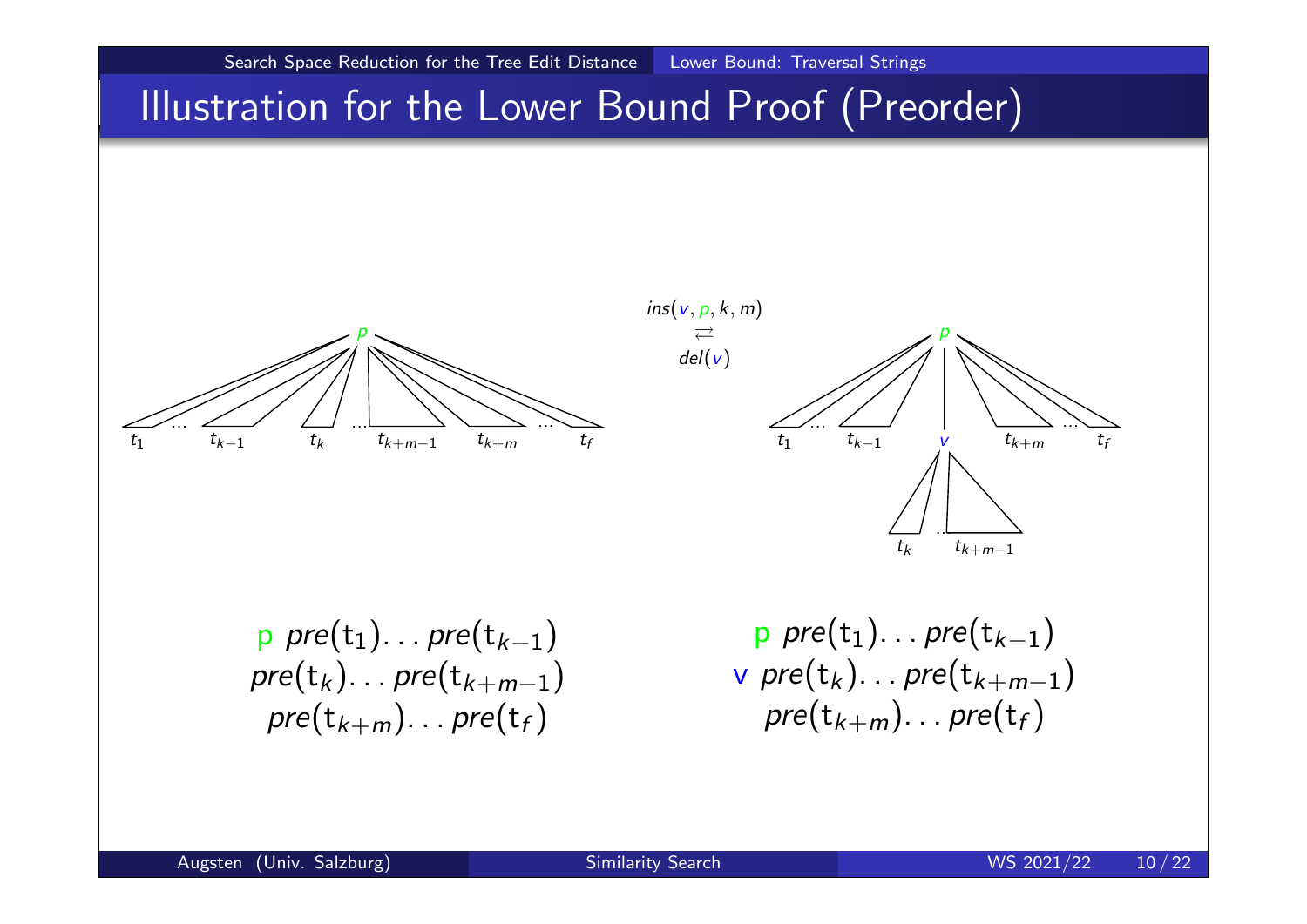## Lower Bound

**• From the lower bound theorem it follows that** 

 $max(\delta_{s}(pre(T_1), pre(T_2)), \delta_{s}(post(T_1), post(T_2))) \leq \delta_{t}(T_1, T_2)$ 

where  $\delta_{\bm{s}}$  and  $\delta_{\bm{t}}$  are the string and the tree edit distance, respectively.

- The string edit distance can be computed faster:
	- string edit distance runtime:  $O(n^2)$
	- tree edit distance runtime:  $O(n^3)$
- Similarity join: match all trees with  $\delta_t(\mathsf{T}_1,\mathsf{T}_2) \leq \tau$ 
	- if  $\mathsf{max}(\delta_\mathsf{s}(\mathit{pre}(\mathsf{T}_1), \mathit{pre}(\mathsf{T}_2)), \delta_\mathsf{s}(\mathit{post}(\mathsf{T}_1), \mathit{post}(\mathsf{T}_2))) > \tau$ then  $\delta_t(\mathsf{T}_1,\mathsf{T}_2) > \tau$
	- thus we do not have to compute the expensive tree edit distance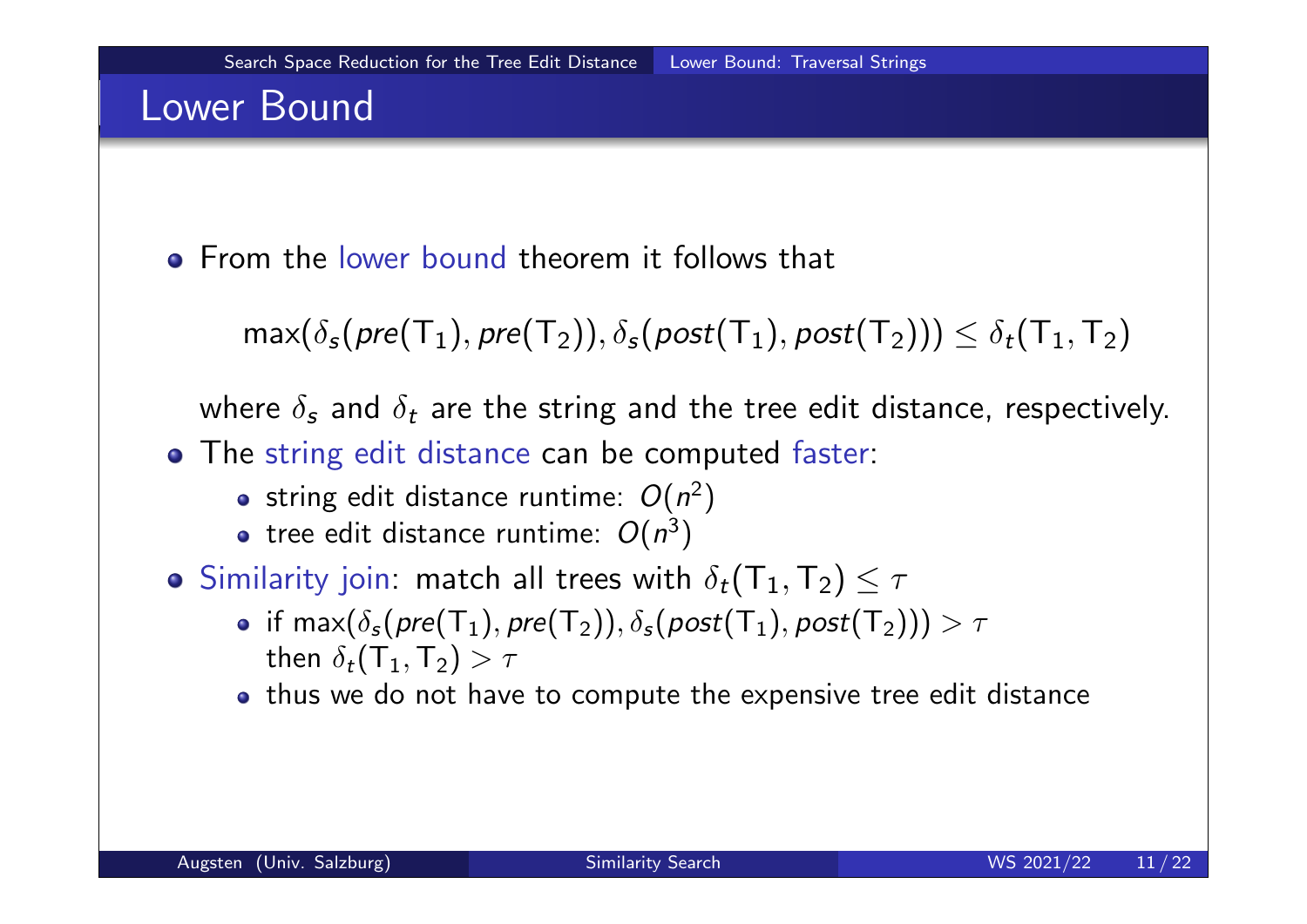

## Example: Traversal String Lower Bound

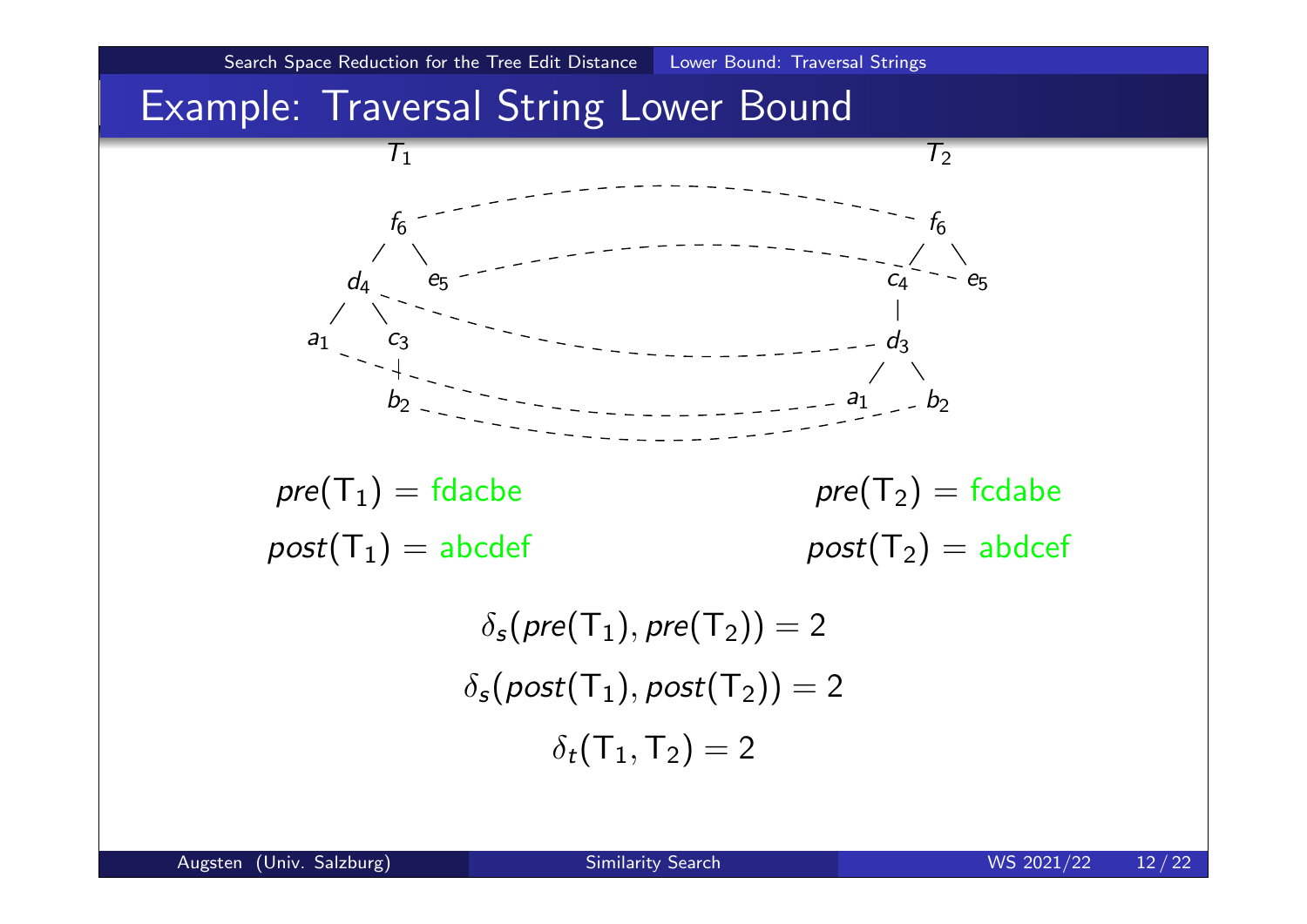Search Space Reduction for the Tree Edit Distance Lower Bound: Traversal Strings

## Example: Traversal String Lower Bound

- The string distances of preorder and postorder may be different.
- The string distances and the tree distance may be different.

$$
T_1
$$
  
\n
$$
a
$$
  
\n
$$
b
$$
  
\n
$$
b
$$
  
\n
$$
c
$$
  
\n
$$
pre(T_1) = abac
$$
  
\n
$$
post(T_1) = bcaa
$$
  
\n
$$
δ_s(pre(T_1), pre(T_2)) = 0
$$
  
\n
$$
post(T_2) = abac
$$
  
\n
$$
δ_s(post(T_1), post(T_2)) = 2
$$
  
\n
$$
δ_t(T_1, T_2) = 3
$$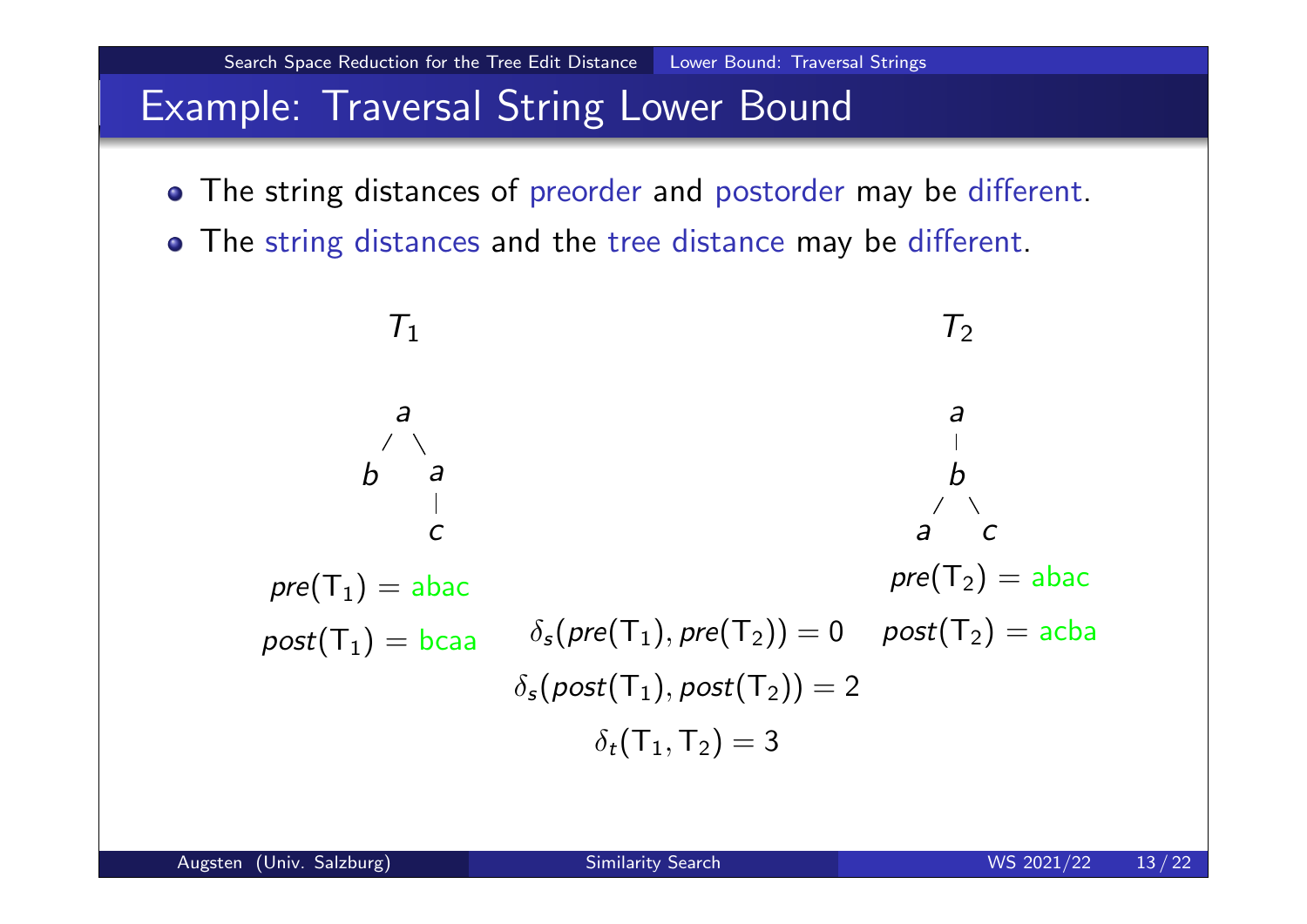## **Outline**

#### 1 Search Space Reduction for the Tree Edit Distance

- Similarity Join and Search Space Reduction
- **Lower Bound: Traversal Strings**
- Upper Bound: Constrained Edit Distance

#### **Conclusion**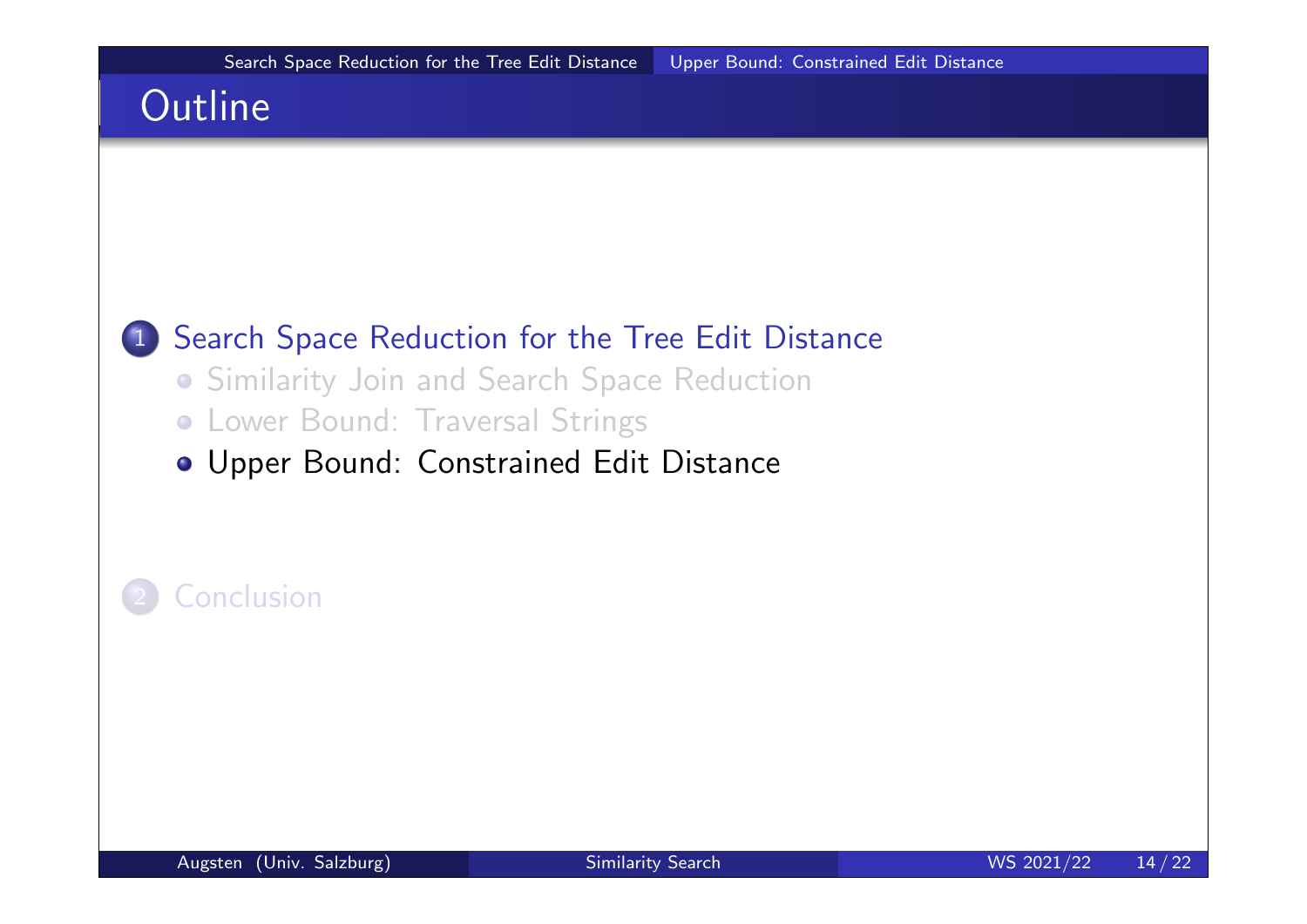# Edit Mapping

• Recall the definition of the edit mapping:

#### Definition (Edit Mapping)

An edit mapping  $M$  between  ${\mathsf T}_1$  and  ${\mathsf T}_2$  is a set of node pairs that satisfy the following conditions:

- $(1)$   $(a,b) \in M \Rightarrow a \in N(T_1), b \in N(T_2)$
- (2) for any two pairs  $(a, b)$  and  $(x, y)$  of M:

(i) 
$$
a = x \Leftrightarrow b = y
$$
 (one-to-one condition)

- (ii) a is to the left of  $x^1 \Leftrightarrow b$  is to the left of y (order condition)
- (iii) a is an ancestor of  $x \Leftrightarrow b$  is an ancestor of y (ancestor condition)

 $1$ i.e., a precedes x in both preorder and postorder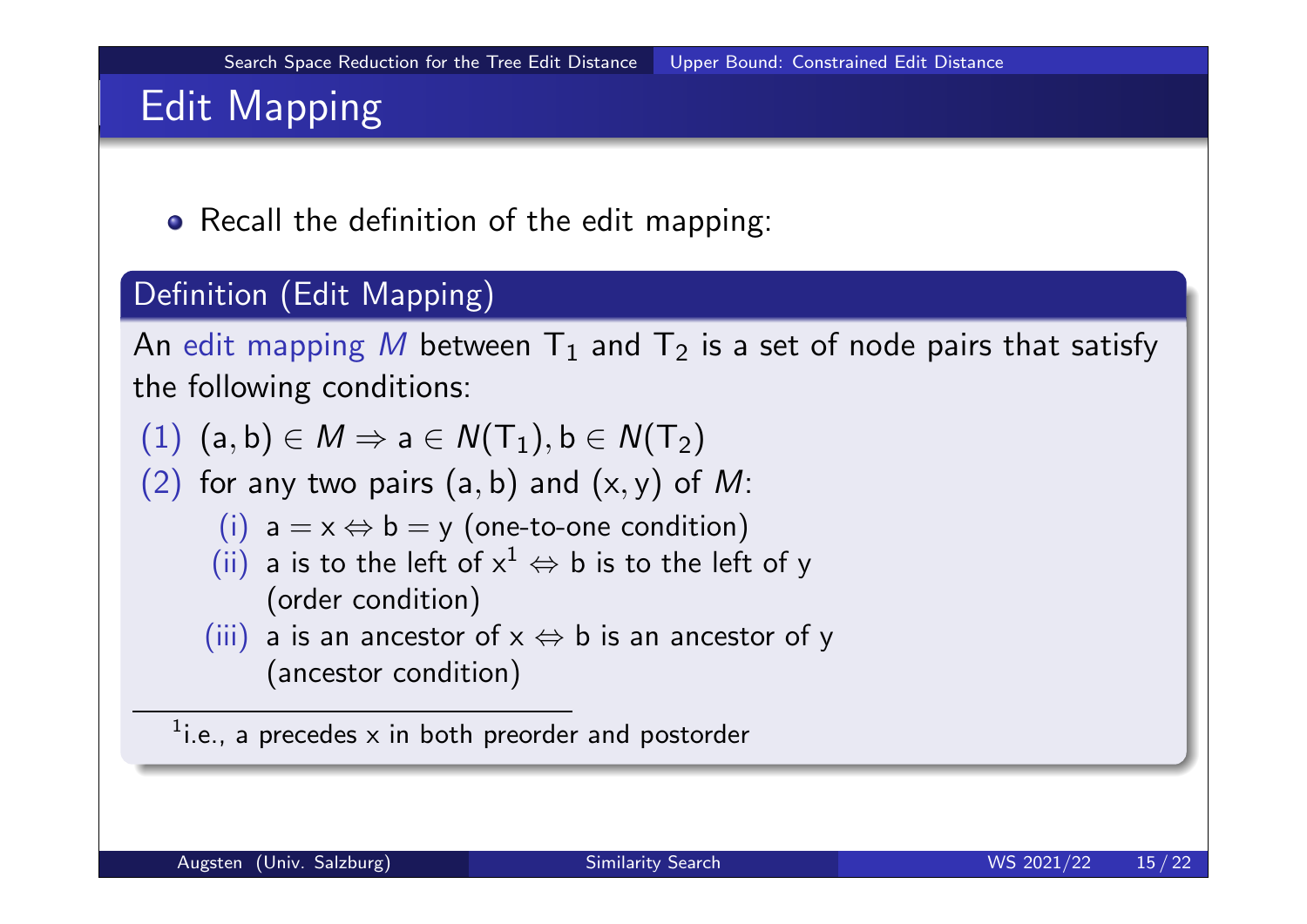## Constrained Edit Distance

- We compute a special case of the edit distance to get a faster algorithm.
- $\bullet$   $lca(a, b)$  is the lowest common ancestor of a and b.
- $\bullet$  Additional requirement on the mapping M:
	- (4) for any pairs  $(a_1, b_1)$ ,  $(a_2, b_2)$ ,  $(x, y)$  of M:

 $lca(a_1, a_2)$  is a proper ancestor of  $\times$ ⇔  $lca(b_1, b_2)$  is a proper ancestor of y.

Intuition: Distinct subtrees of  $T_1$  are mapped to distinct subtrees of  $T<sub>2</sub>$ .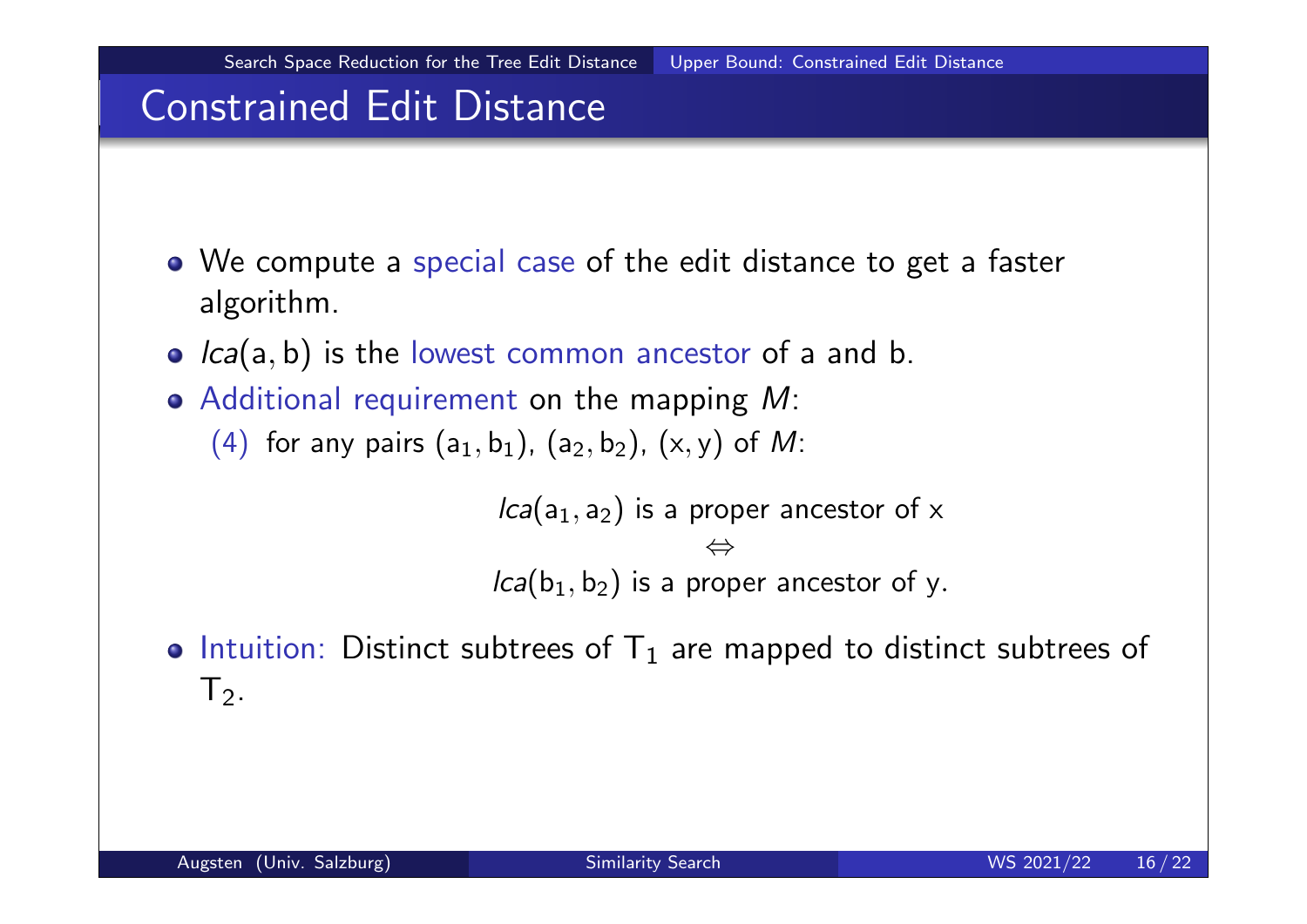## Example: Constrained Edit Distance

 $\overline{d}$ 



g



f

• constrained mapping  $M_c = \{(a, a), (d, d), (c, i), (f, f)(g, g)\}\$ 

 $\int_{0}^{+\infty} g$ 

- edit sequence:  $ren(c, i), del(b), del(e), ins(h), ins(e)$
- Unconstrained edit distance (dotted lines):  $\delta_t(\mathsf{T}_1,\mathsf{T}_2) = 3$ 
	- mapping  $M_t = \{(a, a), (d, d), (e, e), (c, i), (f, f)(g, g)\}\$
	- $\bullet$  edit sequence: ren(c, i), del(b), ins(h)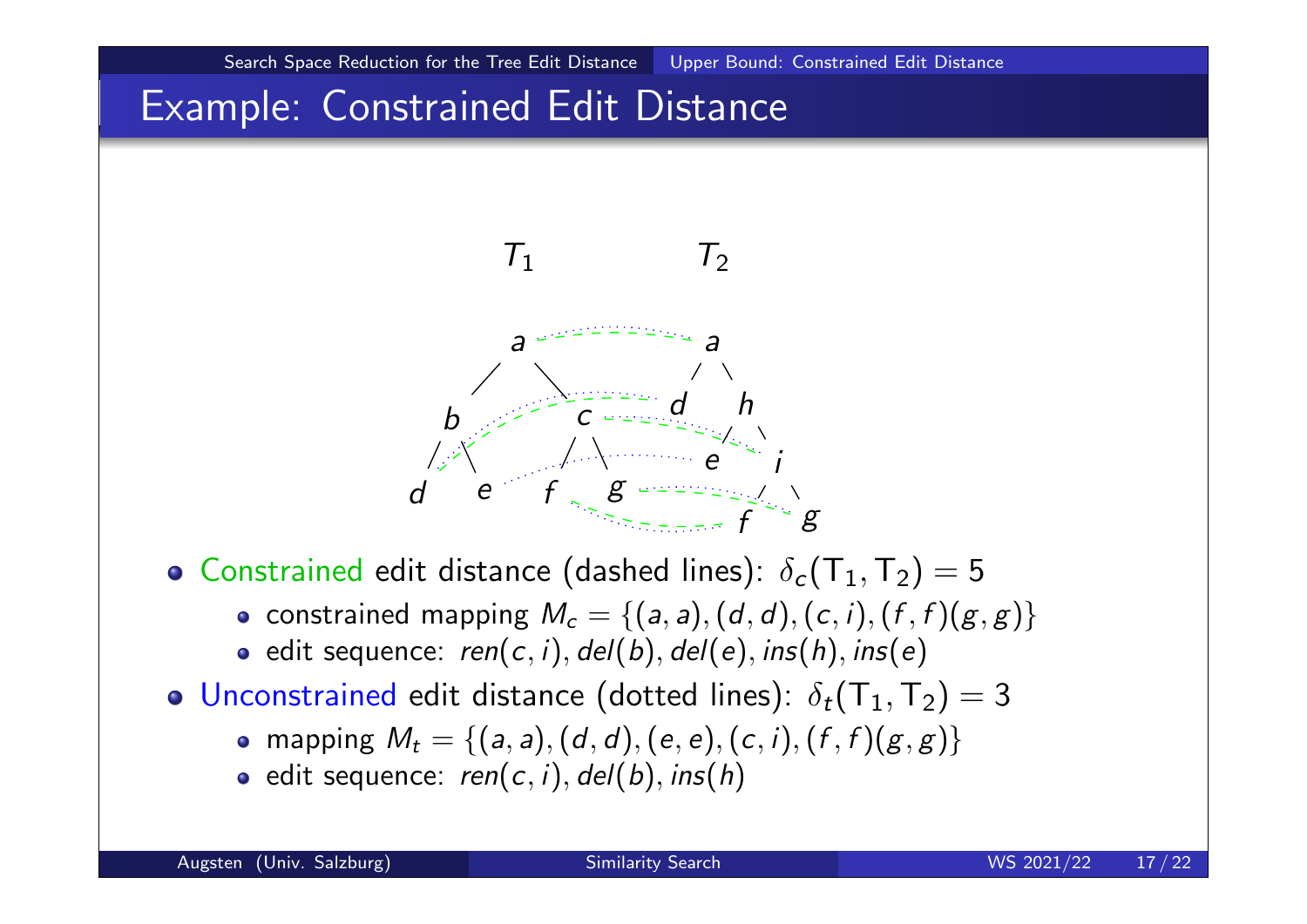## Example: Constrained Edit Distance



- $\bullet$  (e, e) violates the 4th condition of the constrained mapping:
	- $lca(e, f)$  in  $T_1$  is a
	- a is a proper ancestor of d in  $T_1$
	- assume  $(e, e), (f, f), (d, d) \in M_c$
	- $lca(e, f)$  in  $T_2$  is h
	- $\bullet$  h is not a proper ancestor of d in T<sub>2</sub>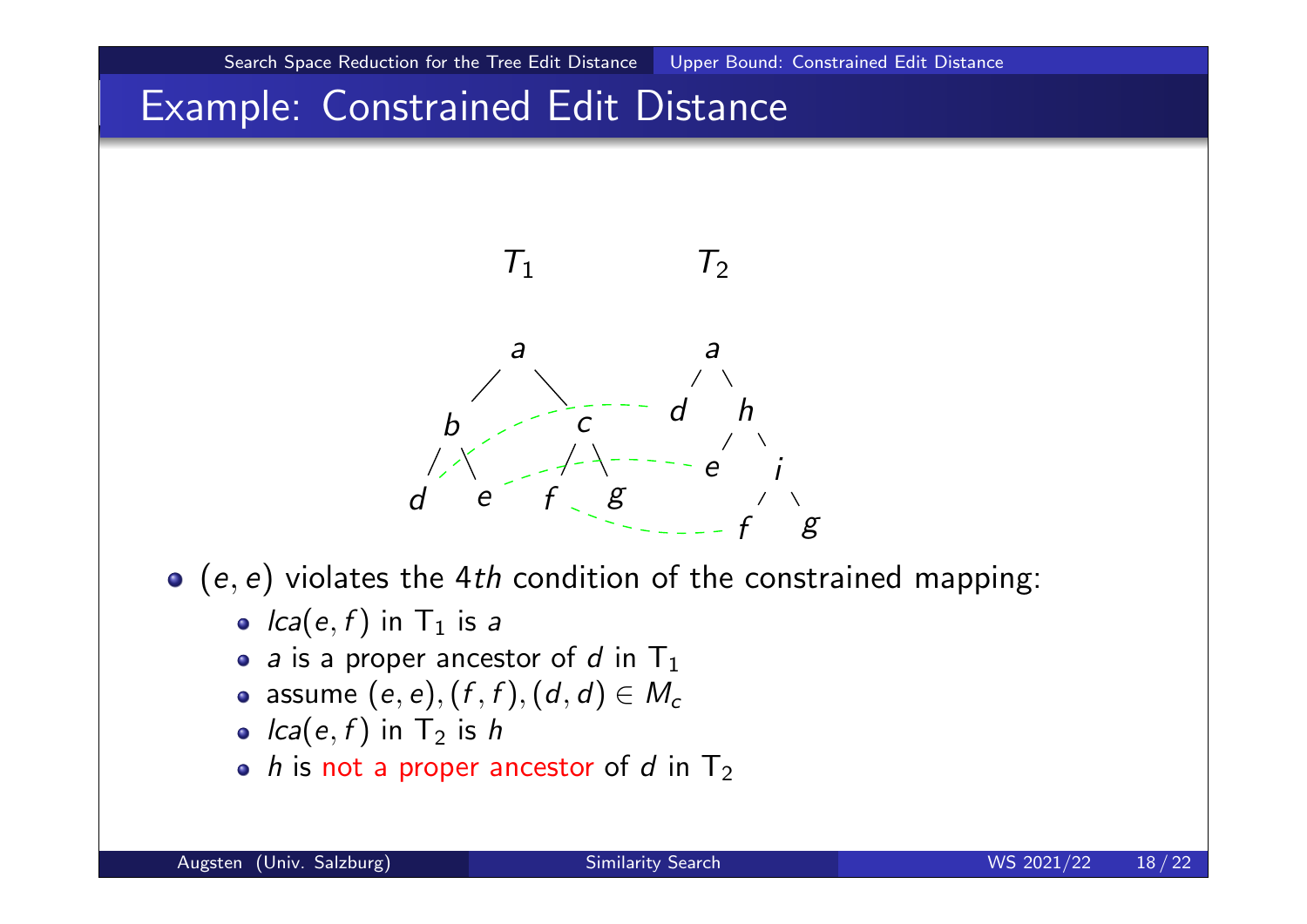## Complexity of the Constrained Edit Distance

#### Theorem (Complexity of the Constrained Edit Distance)

Let  $T_1$  and  $T_2$  be two trees with  $|T_1|$  and  $|T_2|$  nodes, respectively. There is an algorithm that computes the constrained edit distance between  $T_1$ and  $T_2$  with runtime

 $O(|T_1||T_2|).$ 

#### Proof.

See  $[Zha95, GJK^+02]$ .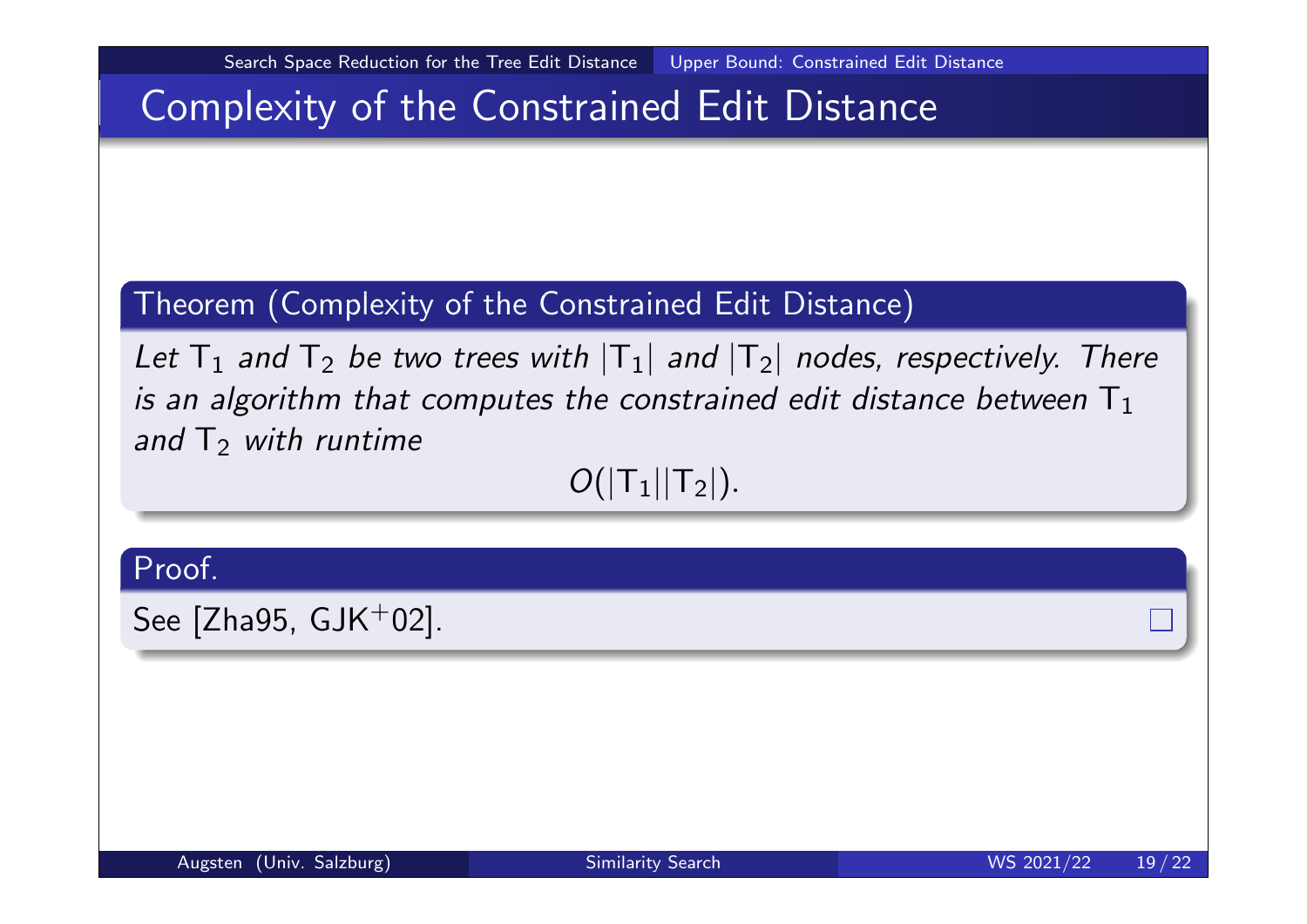Search Space Reduction for the Tree Edit Distance Upper Bound: Constrained Edit Distance

## Constrained Edit Distance: Upper Bound

#### Theorem (Upper Bound)

Let  ${\sf T}_1$  and  ${\sf T}_2$  be two trees, let  $\delta_t({\sf T}_1,{\sf T}_2)$  be the unconstrained and  $\delta_{\bm{c}}(\bm{\mathsf{T}}_1,\bm{\mathsf{T}}_2)$  be the constrained tree edit distance, respectively. Then

 $\delta_t(\mathsf{T}_1,\mathsf{T}_2) \leq \delta_c(\mathsf{T}_1,\mathsf{T}_2)$ 

Proof.

See  $[GJK^+02]$ .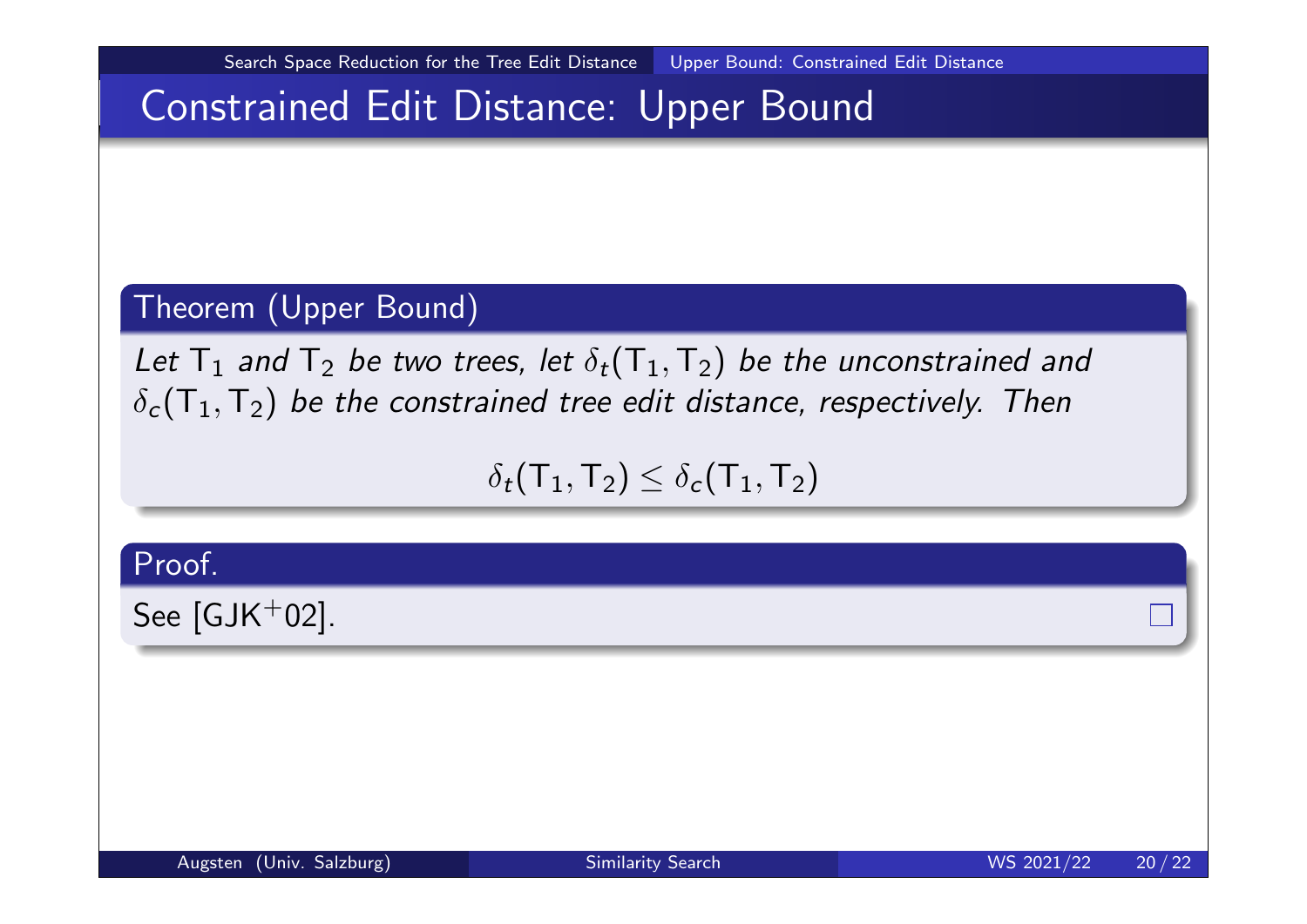## Use of the Upper Bound

- The constrained edit distance can be computed faster:
	- constrained edit distance runtime:  $O(n^2)$
	- unconstrained edit distance runtime:  $O(n^3)$
- Similarity join: match all trees with  $\delta_t(\mathsf{T}_1,\mathsf{T}_2) \leq \tau$ 
	- if  $\delta_c(\mathsf{T}_1,\mathsf{T}_2) \leq \tau$  then also  $\delta_t(\mathsf{T}_1,\mathsf{T}_2) \leq \tau$ .
	- thus we do not have to compute the expensive tree edit distance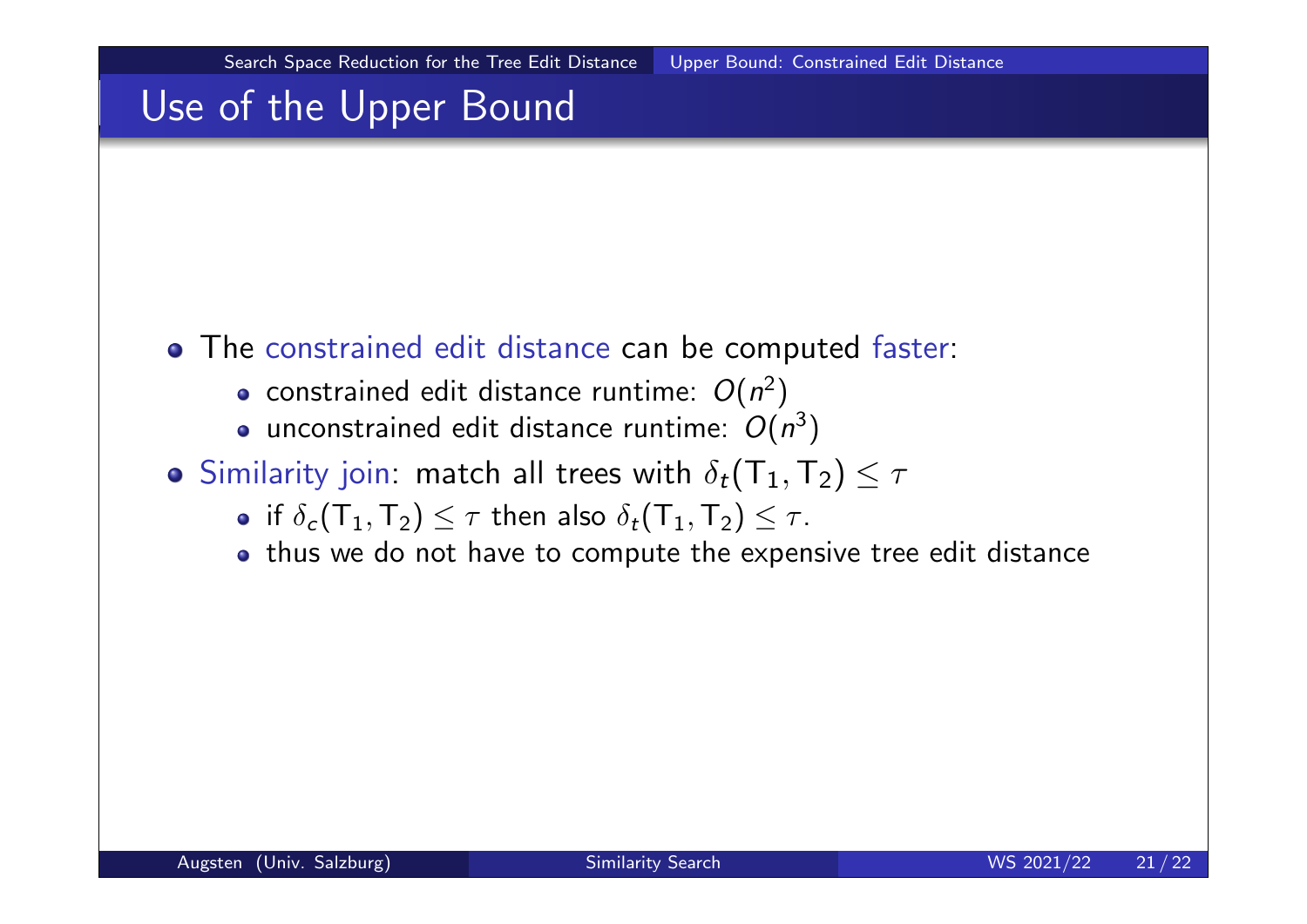Conclusion

## Summary

- **Tree Edit Distance Complexity**
- **Search Space Reduction** 
	- Lower Bound: Traversal Strings
	- Upper Bound: Constrained Edit Distance